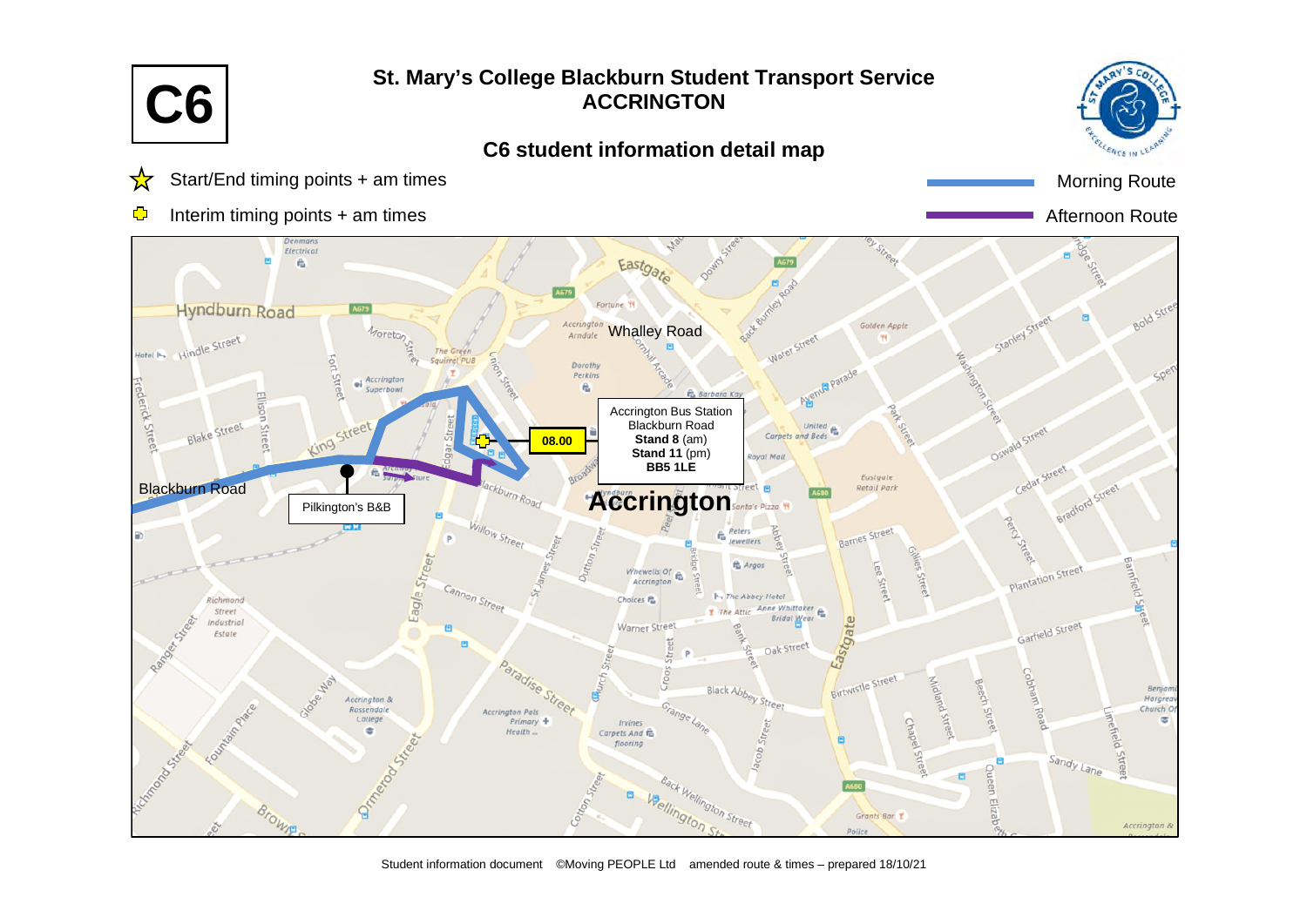

Student information document ©Moving PEOPLE Ltd amended route & times – prepared 18/10/21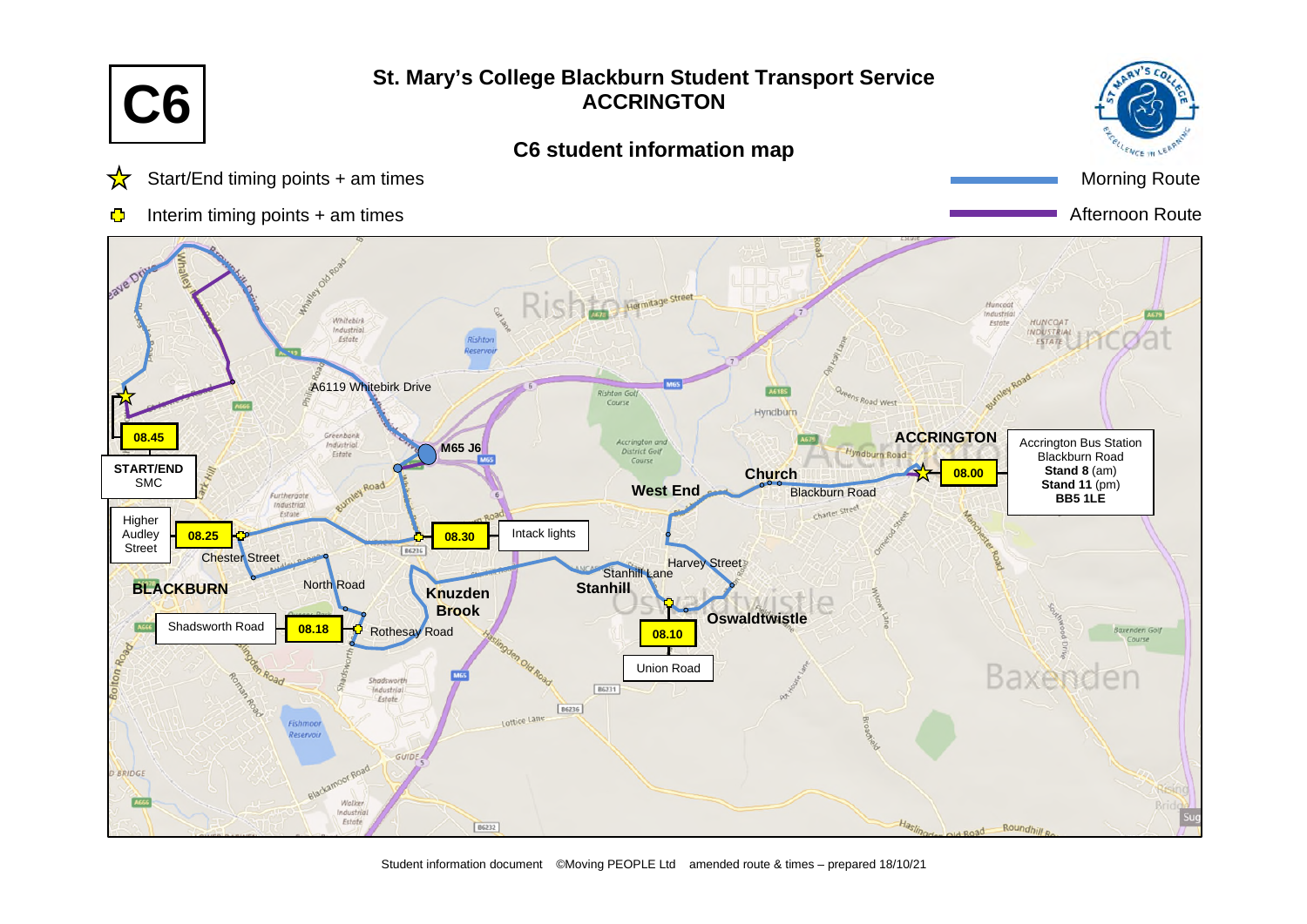



# **SERVES: ST. MARY'S COLLEGE BLACKBURN (SMC)**

**ROUTE: ACCRINGTON** – Church – Oswaldtwistle – West End – Shadsworth – Chester Street – Intack – Pleckgate – **ST. MARY'S COLLEGE BLACKBURN** 

### **TIMING POINTS**

| <b>Morning</b>                        |       |
|---------------------------------------|-------|
| <b>Accrington Bus Station Stand 8</b> | 08.00 |
| <b>Union Road</b>                     | 08.10 |
| Shadsworth Road                       | 08.18 |
| <b>Higher Audley Street</b>           | 08.25 |
| Intack lights                         | 08.30 |
| St. Mary's College Blackburn          | 08.45 |

#### **Afternoon**  St. Mary's College Blackburn and the state of the state of the state of the state of the state of the state of the state of the state of the state of the state of the state of the state of the state of the state of the sta depart: 16.10 Intack lights 16.20 Higher Audley Street 16.25 Shadsworth Road 16.32 Union Road 16.40 Accrington Bus Station Stand 11 **16.50** 16.50

# **COVID-19**

Please respect others by maintaining social distancing as far as possible and by kindly following all procedures outlined by St. Mary's College and Moving People.

# Thank you

# **Moving People Ltd.**